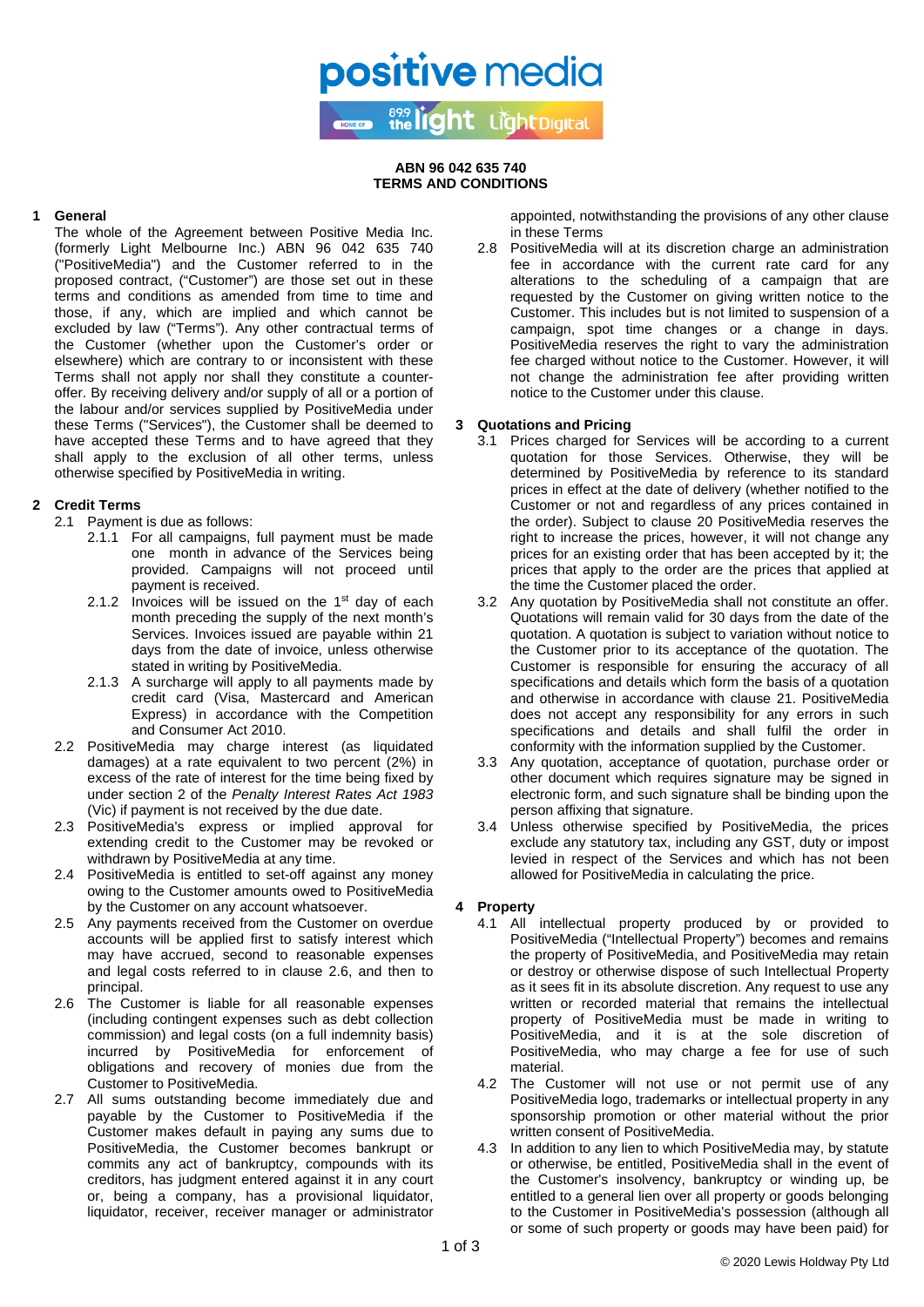the unpaid price of any Services sold or delivered to the Customer under this or any other contract.

### **5 Consequences of Non-Payment**

If the Customer fails to make any payment in accordance with clause [2.1,](#page-0-1) then PositiveMedia in its absolute discretion and without responsibility for any loss or damages (including any consequential loss), may:

- 5.1 Withhold from broadcast any sponsorship material placed by the Customer;
- 5.2 Refuse to accept any further placements of sponsorship material from the Customer; and
- 5.3 Refuse to provide any further Services to the Customer.

## <span id="page-1-1"></span>**6 Cancellations**

- 6.1 No cancellations or partial cancellation of a sponsorship agreement or airtime booking shall be accepted, unless 30 days written notice is provided.
- <span id="page-1-0"></span>6.2 If a Customer makes a cancellation part way through a month, , the Customer is liable to pay for the Services for the remainder of the month. The Customer may elect to convert the amount payable under this clause [6.2](#page-1-0) into time credits which may be applied any time within 12 months from when the Customer gives written notice under clause [6.1.](#page-1-1) The time credits are not refundable.
- 6.3 PositiveMedia will at its discretion charge a booking fee of up to 20 percent, if the Customer specifies the times of broadcast of the sponsorship material in its airtime booking request.
- 6.4 PositiveMedia reserves the right at any time in its discretion to reject a booking, or amend or refuse to broadcast sponsorship material. All sponsorship is subject to availability and discretional approval by PositiveMedia.
- 6.5 For all sponsorship material the following deadlines will apply:
	- 6.5.1 Copy brief by 5.00 pm seven working days before the first broadcast date.
	- 6.5.2 Material ready for broadcast two full working days before the first broadcast date.
- 6.6 PositiveMedia may require full payment for any scheduled sponsorship campaign that was not broadcast due partly or solely due to the Customer's failure to meet these deadlines.

## **7 Substitution of Sponsorship Material**

The Customer, without the prior consent of PositiveMedia which may be withheld in the absolute discretion of PositiveMedia, may not require PositiveMedia to broadcast sponsorship material pursuant to any sponsorship agreement other than for the business of the advertiser disclosed to PositiveMedia at the commencement of the sponsorship agreement.

### **8 Displacement of Sponsorship**

PositiveMedia in its absolute discretion may displace any sponsorship material of the Customer at any time, provided that the alternative placement is at an equivalent or higher rating period. PositiveMedia shall not be responsible for any consequential loss as a result of such displacement.

#### **9 Compliance with Relevant Laws**

9.1 The Customer warrants that all material provided to PositiveMedia for use in the sponsorship material to be broadcast by PositiveMedia is the sole and exclusive property of the Customer or that the Customer is properly authorised to use that material, and that the use of that material does not infringe any law or Statute including, without limitation, the provisions of the Competition and Consumer Act 2010, the Broadcasting Services Act 2002 and the Community Radio Broadcasting Code of Practice (2008).

- 9.2 The Customer shall also ensure that all sponsorship material complies with community standards and internal sponsorship standards maintained by PositiveMedia.
- 9.3 If requested by PositiveMedia, the Customer shall provide evidence of compliance to the satisfaction of PositiveMedia.

### **10 Indemnity**

While PositiveMedia will use its best endeavours to ensure the quality of the sponsorship, PositiveMedia accepts no liability for:

- 10.1 The sound quality or delay of matter transmitted to or from a station by means of landline or other telecommunication or like delivery system;
- 10.2 Copy changes or failure to broadcast arising from events that could not be reasonably foreseen or with respect to the applicable clauses under these Terms;
- 10.3 Minor discrepancies or minor schedule variations;
- 10.4 Schedule variances necessitated by broadcasts of news or events of national importance, directions of competent authorities or broadcast of urgent, safety or emergency material;
- 10.5 Any claims for damages, or costs incurred by the Customer which may in any way be related to, or deemed related to the provision of the sponsorship or other services by PositiveMedia.
- 10.6 Any variance from the listener statistics, for which PositiveMedia makes no guarantee, in relation to published or non published listener statistics.

#### **11 Responsibility for Materials**

PositiveMedia will exercise all due care in the handling and storage of the Customer's material while in the possession of PositiveMedia, up to the fourteenth day after the materials are last broadcast by PositiveMedia, but shall not be responsible for any wear or tear or for loss or damage of the Customer's materials except where the loss or damage is as a direct consequence of the negligence of PositiveMedia, its servants or agents. If the Customer requires return of material, a written authority will be required and return of same will incur a delivery cost which shall be the responsibility of the Customer.

#### **12 Artistic Control of Production**

So far as is possible, PositiveMedia shall comply with the wishes and instructions of the Customer in the production of any sponsorship material. However, the Customer acknowledges that PositiveMedia reserves the right of full and unfettered artistic control in connection with production of all sponsorship material to be broadcast by it.

#### **13 Use of Music**

The Customer shall provide PositiveMedia with full Australian Performing Rights Association details for any music provided by the Customer for use in the sponsorship materials.

#### **14 Omissions**

The omission of any advertisement or programming variation by PositiveMedia shall not invalidate any current sponsorship agreement nor shall PositiveMedia be responsible for any consequential loss.

## **15 Privacy Act 1988 ("Privacy Act")**

- 15.1 To enable PositiveMedia to assess the Customer's application for credit, the Customer authorises PositiveMedia:
	- 15.1.1 To obtain from a credit reporting agency a consumer or commercial credit report containing personal information about the Customer and its guarantors pursuant to the Privacy Act; and
	- 15.1.2 To obtain a report from a credit reporting agency and other information in relation to the Customer's commercial credit activities, and
	- 15.1.3 To give to a credit reporting agency information including identity particulars and application details

AND in accordance the *Privacy Act* the Customer authorises PositiveMedia to give to and obtain from any credit provider